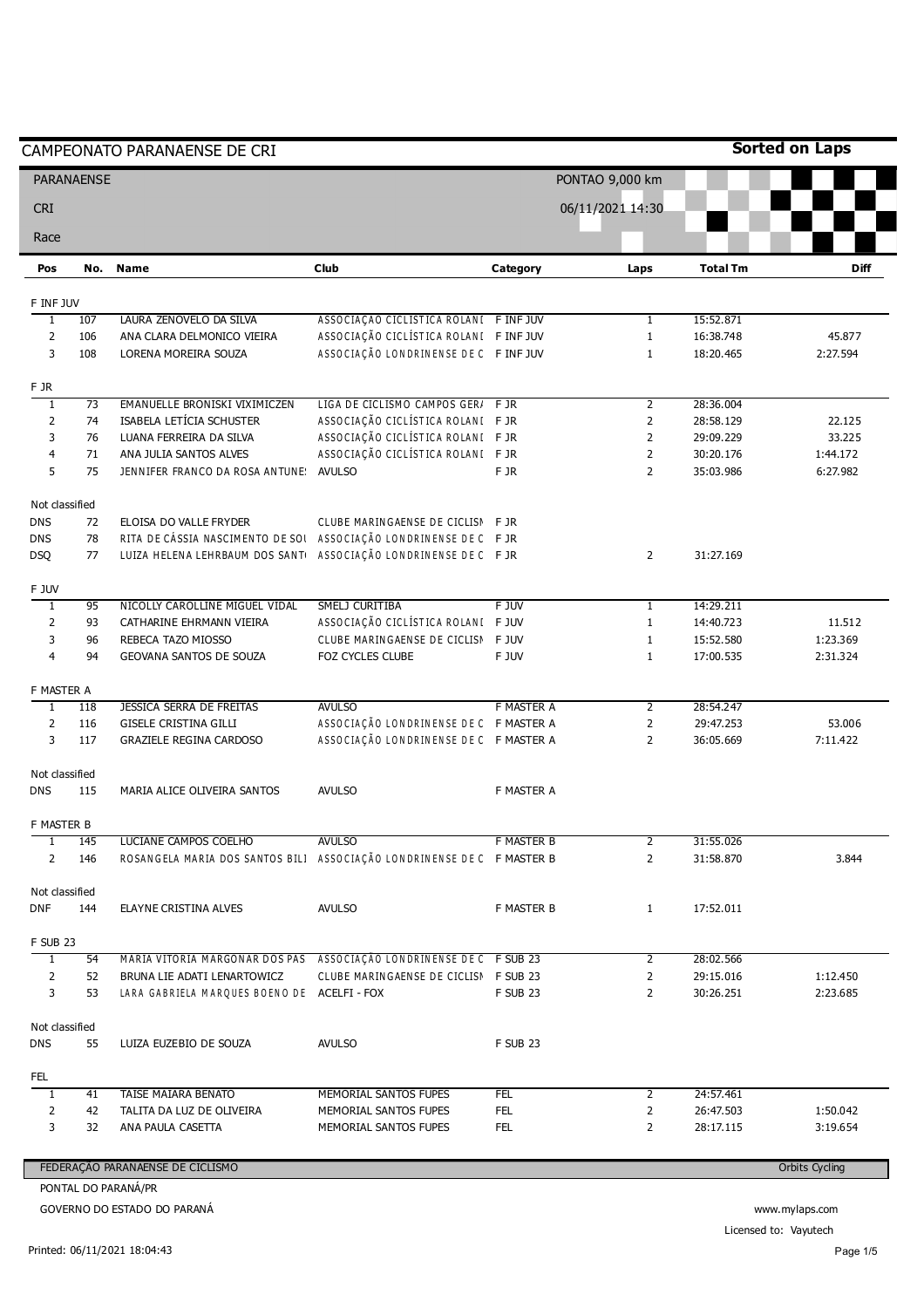|                              |                   | CAMPEONATO PARANAENSE DE CRI                                                                   |                                                                    |                          |                                  |                        | <b>Sorted on Laps</b> |
|------------------------------|-------------------|------------------------------------------------------------------------------------------------|--------------------------------------------------------------------|--------------------------|----------------------------------|------------------------|-----------------------|
|                              | <b>PARANAENSE</b> |                                                                                                |                                                                    |                          | PONTAO 9,000 km                  |                        |                       |
| <b>CRI</b>                   |                   |                                                                                                |                                                                    |                          | 06/11/2021 14:30                 |                        |                       |
| Race                         |                   |                                                                                                |                                                                    |                          |                                  |                        |                       |
| Pos                          | No.               | <b>Name</b>                                                                                    | <b>Club</b>                                                        | Category                 | Laps                             | <b>Total Tm</b>        | Diff                  |
| $\overline{\mathbf{4}}$<br>5 | 36<br>37          | <b>GABRIELA YUMI NISHI GOMES</b><br>MIKAELLA DE SOUZA                                          | CLUBE MARINGAENSE DE CICLISN<br><b>AVULSO</b>                      | <b>FEL</b><br><b>FEL</b> | $\overline{2}$<br>$\overline{2}$ | 28:37.546<br>29:28.717 | 3:40.085<br>4:31.256  |
| Not classified               |                   |                                                                                                |                                                                    |                          |                                  |                        |                       |
| <b>DNF</b>                   | 38                | NICOLLE WENDY BORGES                                                                           | SMELJ CURITIBA                                                     | <b>FEL</b>               |                                  | 0.000                  |                       |
| <b>DNS</b>                   | 33                | ANDRIELE CANDIDO DE SOUZA                                                                      | <b>AVULSO</b>                                                      | <b>FEL</b>               |                                  |                        |                       |
| <b>DNS</b>                   | 34                | DEBORA MOURA COSTA                                                                             | CLUBE MARINGAENSE DE CICLISN                                       | <b>FEL</b>               |                                  |                        |                       |
| <b>DNS</b>                   | 35<br>39          | FERNANDA MARQUES DA SILVA OLIVE ACELFI - FOZ                                                   |                                                                    | <b>FEL</b>               |                                  |                        |                       |
| <b>DNS</b><br><b>DNS</b>     | 40                | PATRICIA DANIELE ANDRADE<br>SHEILA MENDONÇA GOMES                                              | PREFEITURA MUNICIPAL DE COLC FEL<br>CLUBE MARINGAENSE DE CICLISN   | <b>FEL</b>               |                                  |                        |                       |
|                              |                   |                                                                                                |                                                                    |                          |                                  |                        |                       |
| M INF JUV<br>$\mathbf{1}$    | 97                | BRUNO EDUARDO DOS SANTOS DOMI                                                                  | <b>AVULSO</b>                                                      | M INF JUV                | $\mathbf{1}$                     | 12:46.500              |                       |
| $\overline{2}$               | 101               | <b>GUSTAVO FELIPE DOS SANTOS</b>                                                               | ASSOCIAÇÃO CICLÍSTICA ROLANI M INFJUV                              |                          | $\mathbf{1}$                     | 13:28.016              | 41.516                |
| 3                            | 102               | MARCOS VINICIUS DA FONSECA                                                                     | PREFEITURA MUNICIPAL DE ROLÍ                                       | M INF JUV                | $\mathbf 1$                      | 14:16.541              | 1:30.041              |
| $\overline{4}$               | 98                | BRUNO OCTAVIO DA SILVA                                                                         | PREFEITURA MUNICIPAL DE PRUD MINF JUV                              |                          | $\mathbf{1}$                     | 14:21.984              | 1:35.484              |
| Not classified               |                   |                                                                                                |                                                                    |                          |                                  |                        |                       |
| <b>DNS</b>                   | 103               | MIGUEL BESSANI VIEIRA                                                                          | TEAM CENTRO FAG                                                    | M INF JUV                |                                  |                        |                       |
| <b>DNS</b>                   | 105               | RYAN MURARI IPOJUCA DA SILVA                                                                   | ASSOCIAÇÃO CICLÍSTICA ROLANI M INFJUV                              |                          |                                  |                        |                       |
| <b>DSQ</b>                   | 100               | GABRIEL VINICIUS PEREIRA NEGOCEI                                                               | <b>AVULSO</b>                                                      | M INF JUV                | $\mathbf{1}$                     | 14:53.997              |                       |
| <b>DSQ</b><br><b>DSQ</b>     | 104<br>99         | MIGUEL LIMA ROSSIGNOLI<br>FRANCISCO EMANUEL CARDOSO SOL/ ASSOCIAÇÃO LONDRINENSE DE C M INF JUV | ASSOCIAÇÃO LONDRINENSE DE C M INF JUV                              |                          | $1\,$<br>$\mathbf{1}$            | 15:20.861<br>16:48.682 |                       |
|                              |                   |                                                                                                |                                                                    |                          |                                  |                        |                       |
| M JR<br>$\mathbf{1}$         | 64                | LUAN CARLOS RODRIGUES SILVA                                                                    | SMELJ CURITIBA                                                     | $M$ JR                   | 2                                | 23:19.648              |                       |
| $\overline{2}$               | 67                | PAULO RICARDO PRATES                                                                           | PREFEITURA MUNICIPAL DE PRUD                                       | M JR                     | $\overline{2}$                   | 23:52.556              | 32.908                |
| 3                            | 66                | MATHEUS INIESTA CABRINI                                                                        | <b>AVULSO</b>                                                      | M JR                     | $\overline{2}$                   | 24:21.817              | 1:02.169              |
| 4                            | 56                | FELIPE MUSSI ALENCAR                                                                           | <b>FOZ CYCLES CLUBE</b>                                            | M JR                     | 2                                | 24:25.821              | 1:06.173              |
| 5                            | 59                | GUSTAVO DE SOUZA PERES PEPINELL CLUBE MARINGAENSE DE CICLISN                                   |                                                                    | m jr                     | $\overline{2}$                   | 24:30.851              | 1:11.203              |
| 6                            | 70                | VICTOR MURARO PEREIRA                                                                          | SMELJ CURITIBA                                                     | M JR                     | $\overline{2}$                   | 24:43.752              | 1:24.104              |
| 7                            | 63                | LINCOLN EMANUEL DA SILVA                                                                       | ASSOCIAÇÃO LONDRINENSE DE C M JR                                   |                          | $\overline{2}$                   | 24:52.115              | 1:32.467              |
| 8                            | 60                | JACKSON DA SILVA JUNIOR                                                                        | ASSOCIAÇÃO LONDRINENSE DE C M JR                                   |                          | 2                                | 25:23.883              | 2:04.235              |
| 9                            | 65                | MARCELO AURELIO MOREIRA FUKUOI SMELJ CURITIBA                                                  |                                                                    | M JR                     | 2                                | 25:43.183              | 2:23.535              |
| $10\,$                       | 58                | <b>GUSTAVO DE JESUS SALIN</b>                                                                  | ASSOCIAÇÃO CICLÍSTICA ROLANI M JR<br>FOZ CYCLES CLUBE              |                          | $\overline{2}$                   | 26:44.492              | 3:24.844              |
| 11<br>12                     | 62<br>68          | KAWAN GABRIEL DA SILVA<br>PEDRO HENRIQUE ROCHA COUTINHO                                        | ASSOCIAÇÃO LONDRINENSE DE C M JR                                   | M JR                     | $\overline{2}$<br>$\overline{2}$ | 27:19.362<br>28:18.704 | 3:59.714<br>4:59.056  |
|                              |                   |                                                                                                |                                                                    |                          |                                  |                        |                       |
| Not classified<br>DNS        | 57                | GUILHERME GAVIGLIA NOVAES                                                                      | ASSOCIAÇÃO LONDRINENSE DE C M JR                                   |                          |                                  |                        |                       |
| DNS                          | 61                | JOÃO ROBERTO DA SILVA                                                                          | ASSOCIAÇÃO LONDRINENSE DE C M JR                                   |                          |                                  |                        |                       |
| DNS                          | 69                | RAFAEL LOVRIN                                                                                  | ASSOCIAÇÃO CURITIBANA DESPO M JR                                   |                          |                                  |                        |                       |
| M JUV                        |                   |                                                                                                |                                                                    |                          |                                  |                        |                       |
| $\overline{1}$               | 85                | MATHEUS CONSTANTINO                                                                            | <b>AVULSO</b>                                                      | <b>M JUV</b>             | $\mathbf{1}$                     | 11:53.067              |                       |
| $\mathsf{2}$                 | 81                | GUSTAVO HENRIQUE RODRIGUES COI                                                                 | ASSOCIAÇÃO LONDRINENSE DE C                                        | M JUV                    | $\mathbf{1}$                     | 12:04.209              | 11.142                |
| 3                            | 82                | JOÃO MIGUEL DOS SANTOS BALAN                                                                   | ASSOCIAÇÃO CICLÍSTICA ROLANI                                       | M JUV                    | $\mathbf{1}$                     | 12:14.225              | 21.158                |
| 4<br>5                       | 90<br>86          | SERGIO HENRIQUE ARMACOLO BATIS<br>NATHAN RIDOLFI FONTES                                        | PREFEITURA MUNICIPAL DE ROLÍ<br>CLUBE MARINGAENSE DE CICLISN M JUV | M JUV                    | $\mathbf{1}$<br>$\mathbf{1}$     | 12:36.162<br>12:41.055 | 43.095<br>47.988      |
| 6                            | 91                | VINICIUS HENRIQUE MESQUITA PETR                                                                | CLUBE MARINGAENSE DE CICLISN M JUV                                 |                          | $\mathbf{1}$                     | 12:59.811              | 1:06.744              |
| $\overline{7}$               | 83                | JOÃO PEDRO COUTO SANCHES                                                                       | ASSOCIAÇÃO LONDRINENSE DE C M JUV                                  |                          | $1\,$                            | 15:05.007              | 3:11.940              |
|                              |                   | FEDERAÇÃO PARANAENSE DE CICLISMO                                                               |                                                                    |                          |                                  |                        | <b>Orbits Cycling</b> |
|                              |                   | PONTAL DO PARANÁ/PR                                                                            |                                                                    |                          |                                  |                        |                       |
|                              |                   | GOVERNO DO ESTADO DO PARANÁ                                                                    |                                                                    |                          |                                  |                        | www.mylaps.com        |
|                              |                   |                                                                                                |                                                                    |                          |                                  |                        |                       |

www.mylaps.com Licensed to: Vayutech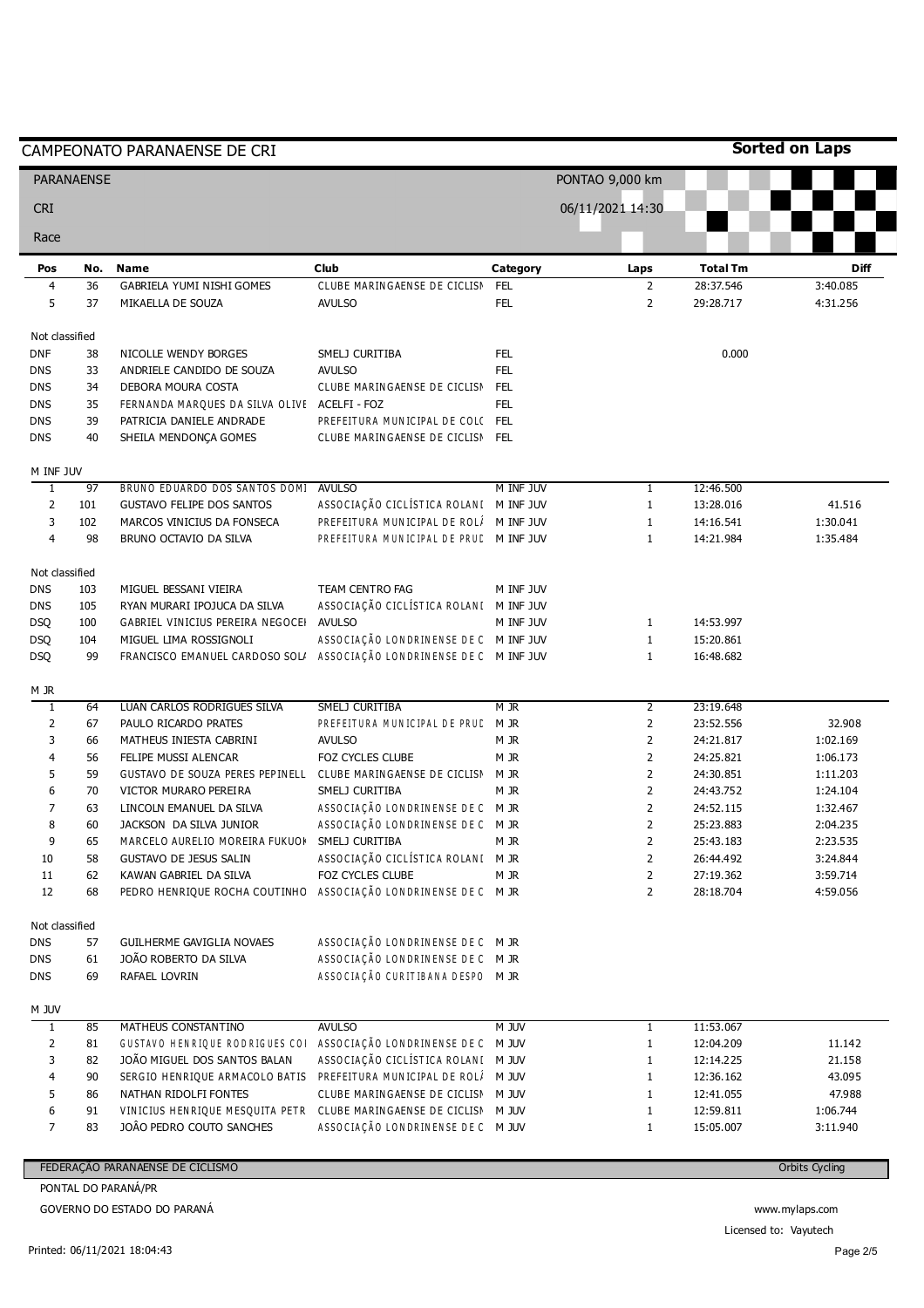|                   |     | CAMPEONATO PARANAENSE DE CRI                                          |                                        |                  |                  |                 | <b>Sorted on Laps</b> |
|-------------------|-----|-----------------------------------------------------------------------|----------------------------------------|------------------|------------------|-----------------|-----------------------|
| <b>PARANAENSE</b> |     |                                                                       |                                        |                  | PONTAO 9,000 km  |                 |                       |
| <b>CRI</b>        |     |                                                                       |                                        |                  | 06/11/2021 14:30 |                 |                       |
| Race              |     |                                                                       |                                        |                  |                  |                 |                       |
| Pos               | No. | <b>Name</b>                                                           | Club                                   | Category         | Laps             | <b>Total Tm</b> | Diff                  |
| 8                 | 87  | NICOLAS PAIVA RODRIGUES                                               | SMELJ CURITIBA                         | M JUV            | $\mathbf{1}$     | 17:12.414       | 5:19.347              |
| Not classified    |     |                                                                       |                                        |                  |                  |                 |                       |
| <b>DNS</b>        | 79  | FELIPE VOSS MARTINS                                                   | <b>AVULSO</b>                          | M JUV            |                  |                 |                       |
| <b>DNS</b>        | 89  | PEDRO VITOR BESSANI                                                   | TEAM CENTRO FAG                        | M JUV            |                  |                 |                       |
| <b>DNS</b>        | 92  | VITOR CAVALHEIRO KRUGER                                               | <b>AVULSO</b>                          | M JUV            |                  |                 |                       |
| <b>DSQ</b>        | 88  | PEDRO SCHERER JUSTINO FÊO                                             | FOZ CYCLES CLUBE                       | M JUV            | $\mathbf{1}$     | 12:53.855       |                       |
| <b>DSQ</b>        | 80  | GUILHERME KOUDI CARASSA                                               | ASSOCIAÇÃO LONDRINENSE DE C M JUV      |                  | $\mathbf{1}$     | 13:33.191       |                       |
| <b>DSQ</b>        | 84  | JULIO FAMA DE ARAUJO NETO                                             | ASSOCIAÇÃO LONDRINENSE DE C M JUV      |                  | $\mathbf{1}$     | 13:47.266       |                       |
| M SUB 23          |     |                                                                       |                                        |                  |                  |                 |                       |
| $\overline{1}$    | 44  | ARTHUR ALMENARA ROSENDO                                               | CLUBE MARINGAENSE DE CICLISN           | M SUB 23         | $\overline{2}$   | 23:43.391       |                       |
| $\overline{2}$    | 48  | GUSTAVO HENRIQUE DOS SANTOS D( AVULSO                                 |                                        | M SUB 23         | $\overline{2}$   | 23:54.601       | 11.210                |
| 3                 | 51  | PAULO ALBERTO MICHALOWSKI FILH(                                       | <b>AVULSO</b>                          | M SUB 23         | $\overline{2}$   | 24:13.356       | 29.965                |
| 4                 | 43  | ALEXANDRE PEREIRA                                                     | ASSOCIAÇÃO CICLÍSTICA ROLANI M SUB 23  |                  | $\overline{2}$   | 24:14.551       | 31.160                |
| 5                 | 47  | CARLOS FELIPE KURTEN SENCHECHEI CLUBE MARINGAENSE DE CICLISI M SUB 23 |                                        |                  | $\overline{2}$   | 24:35.928       | 52.537                |
| 6                 | 49  | <b>GUSTAVO MARTINELLI</b>                                             | CLUBE MARINGAENSE DE CICLISN M SUB 23  |                  | $\overline{2}$   | 24:39.503       | 56.112                |
| $\overline{7}$    | 45  | BREHON CASTAGNO SCHNEIDER JUNI AVULSO                                 |                                        | M SUB 23         | $\overline{2}$   | 24:40.277       | 56.886                |
| 8                 | 50  | JOÃO VICTOR LOPES                                                     | ASSOCIAÇÃO LONDRINENSE DE C M SUB 23   |                  | $\overline{2}$   | 25:27.802       | 1:44.411              |
| 9                 | 46  | <b>BRUNO TOTSK</b>                                                    | <b>AVULSO</b>                          | M SUB 23         | $\overline{2}$   | 27:43.123       | 3:59.732              |
| M SUB 30          |     |                                                                       |                                        |                  |                  |                 |                       |
| $\overline{1}$    | 111 | <b>TARCISIO DIAS POLI</b>                                             | ASSOCIAÇÃO LONDRINENSE DE C M SUB 30   |                  | $\overline{2}$   | 24:17.162       |                       |
| $\overline{2}$    | 109 | ERICK MOLINARI                                                        | CLUBE ARAPONGUENSE DE CICLI: M SUB 30  |                  | $\overline{2}$   | 24:42.666       | 25.504                |
| 3                 | 112 | VINICIUS RIBEIRO DOS SANTOS                                           | <b>AVULSO</b>                          | M SUB 30         | $\overline{2}$   | 25:16.183       | 59.021                |
| Not classified    |     |                                                                       |                                        |                  |                  |                 |                       |
| <b>DNS</b>        | 110 | LUCAS EUZEBIO DE SOUZA                                                | <b>AVULSO</b>                          | M SUB 30         |                  |                 |                       |
| MASTER A1         |     |                                                                       |                                        |                  |                  |                 |                       |
| $\overline{1}$    | 114 | GUSTAVO MANGANARO DE SOUZA                                            | ASSOCIAÇÃO LONDRINENSE DE C MASTER A1  |                  | $\overline{2}$   | 24:23.529       |                       |
| $\overline{2}$    | 113 | CEZAR HENRIQUE IVANOSKI RAMOS                                         | PREFEITURA MUNICIPAL DE COLC MASTER A1 |                  | $\overline{2}$   | 25:58.077       | 1:34.548              |
| MASTER A2         |     |                                                                       |                                        |                  |                  |                 |                       |
| $\mathbf{1}$      | 129 | WILLIAM VENTURA FORBICE                                               | <b>AVULSO</b>                          | <b>MASTER A2</b> | $\overline{2}$   | 23:52.941       |                       |
| $\overline{2}$    | 125 | FABRICIO GRESSANA                                                     | <b>AVULSO</b>                          | MASTER A2        | $\overline{2}$   | 23:59.825       | 6.884                 |
| 3                 | 124 | DEOCLECIO MUNHAO PEREIRA                                              | ASSOCIAÇÃO LONDRINENSE DE C MASTER A2  |                  | $\overline{2}$   | 24:07.141       | 14.200                |
| 4                 | 120 | ALISSON LUIZ MORAES                                                   | <b>AVULSO</b>                          | MASTER A2        | $\overline{2}$   | 24:21.805       | 28.864                |
| 5                 | 2   | ALISON LUIS CANDEO DIOGO                                              | <b>AVULSO</b>                          | MASTER A2        | $\overline{2}$   | 24:49.828       | 56.887                |
| 6                 | 126 | JOSÉ CARDOSO DA SILVA JUNIOR                                          | <b>AVULSO</b>                          | MASTER A2        | $\overline{2}$   | 25:33.297       | 1:40.356              |
| 7                 | 122 | CARLOS JOSE DE OLIVEIRA DA SILVA                                      | <b>AVULSO</b>                          | MASTER A2        | $\overline{2}$   | 25:54.834       | 2:01.893              |
| 8                 | 121 | BRUNO GUTIERRES FRAGANOLI                                             | ASSOCIAÇÃO LONDRINENSE DE C MASTER A2  |                  | $\overline{2}$   | 26:46.869       | 2:53.928              |
| 9                 | 123 | CARLOS ROBERTO ARNAS FELICIO                                          | <b>AVULSO</b>                          | MASTER A2        | $\overline{2}$   | 26:58.677       | 3:05.736              |
| Not classified    |     |                                                                       |                                        |                  |                  |                 |                       |
| <b>DNS</b>        | 127 | RICARDO BIANCO BRIXEL                                                 | <b>AVULSO</b>                          | MASTER A2        |                  |                 |                       |
| <b>DNS</b>        | 128 | SEBASTIÃO DA COSTA CRUZ FILHO                                         | ASSOCIAÇÃO LONDRINENSE DE C MASTER A2  |                  |                  |                 |                       |
| MASTER B1         |     |                                                                       |                                        |                  |                  |                 |                       |
| $\mathbf{1}$      | 132 | <b>BREHON CASTAGNO SCHNEIDER</b>                                      | <b>AVULSO</b>                          | <b>MASTER B1</b> | 2                | 24:15.108       |                       |
| $\overline{2}$    | 135 | CLEYTON VANDRÉ DOS SANTOS                                             | <b>AVULSO</b>                          | MASTER B1        | $\overline{2}$   | 24:15.228       | 0.120                 |
|                   |     |                                                                       |                                        |                  |                  |                 |                       |
|                   |     | FEDERAÇÃO PARANAENSE DE CICLISMO                                      |                                        |                  |                  |                 | <b>Orbits Cycling</b> |

GOVERNO DO ESTADO DO PARANÁ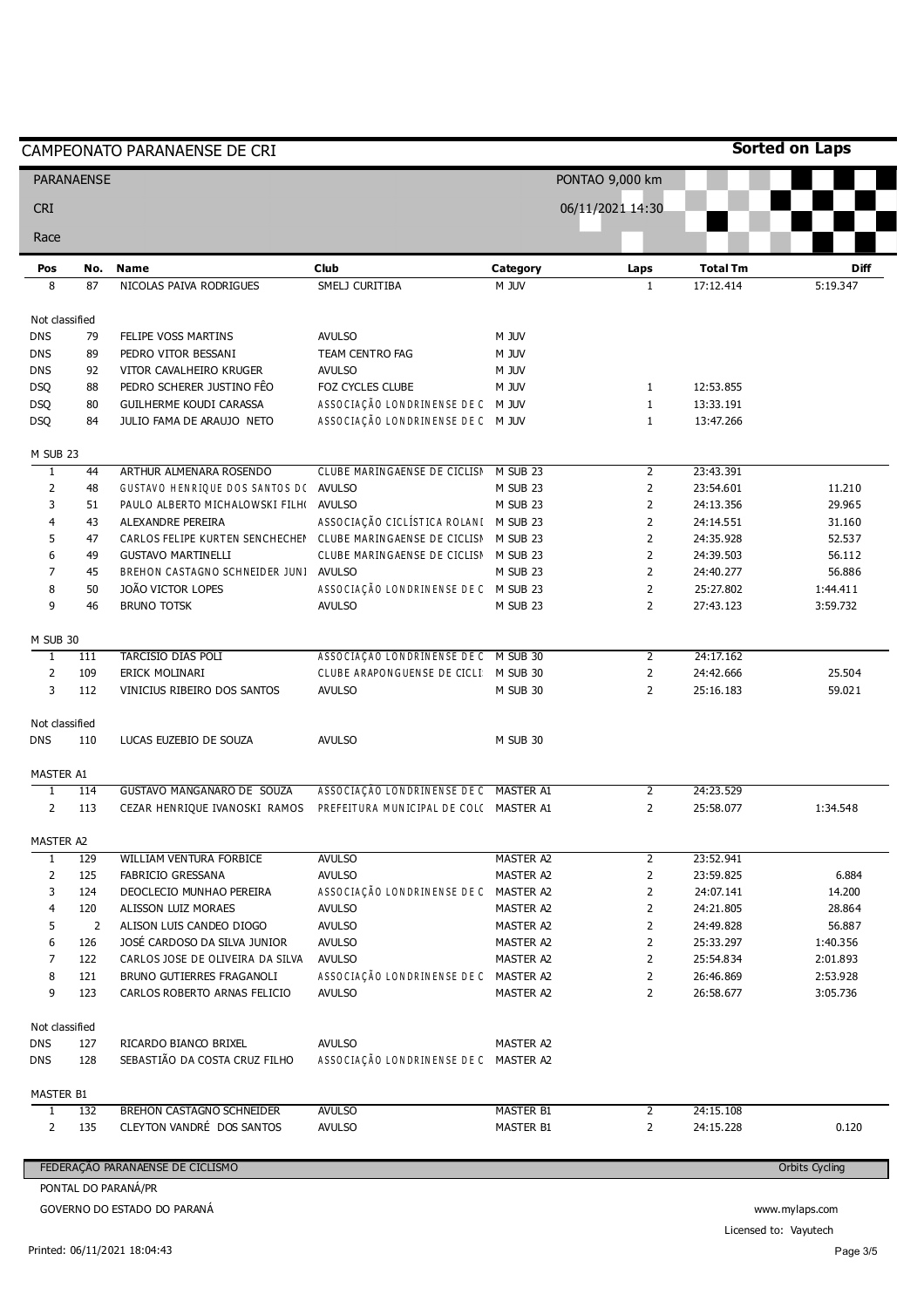|                              |                   | CAMPEONATO PARANAENSE DE CRI                   |                                                                                 |                  |                     |                        | <b>Sorted on Laps</b> |
|------------------------------|-------------------|------------------------------------------------|---------------------------------------------------------------------------------|------------------|---------------------|------------------------|-----------------------|
|                              | <b>PARANAENSE</b> |                                                |                                                                                 |                  | PONTAO 9,000 km     |                        |                       |
| <b>CRI</b>                   |                   |                                                |                                                                                 |                  | 06/11/2021 14:30    |                        |                       |
| Race                         |                   |                                                |                                                                                 |                  |                     |                        |                       |
| Pos                          | No.               | <b>Name</b>                                    | Club                                                                            | Category         | Laps                | <b>Total Tm</b>        | <b>Diff</b>           |
| 3                            | 133               | CHRISTIAN SANTANA SOUZA                        | <b>AVULSO</b>                                                                   | <b>MASTER B1</b> | $\overline{2}$      | 24:31.299              | 16.191                |
| 4                            | 140               | MARCO AURELIO ALLE SAROT                       | <b>AVULSO</b>                                                                   | <b>MASTER B1</b> | $\overline{2}$      | 24:37.857              | 22.749                |
| 5                            | 134               | CLAUDINEI ROGACHESKI                           | <b>AVULSO</b>                                                                   | MASTER B1        | $\overline{2}$      | 25:15.403              | 1:00.295              |
| 6                            | 143               | ROSIEL ANTONIO CHEVA                           | PREFEITURA MUNICIPAL DE COLC MASTER B1                                          |                  | $\overline{2}$      | 26:38.603              | 2:23.495              |
| $\overline{7}$               | 131               | ANTONIO MARCOS CARNEIRO DE CAN                 | PREFEITURA MUNICIPAL DE COLC MASTER B1                                          |                  | 2                   | 26:46.964              | 2:31.856              |
| 8                            | 137               | FERNANDO ALISSON FERREIRA                      | ASSOCIAÇÃO LONDRINENSE DE C MASTER B1                                           |                  | $\overline{2}$      | 26:52.540              | 2:37.432              |
| 9<br>10                      | 139<br>138        | MAIKOM ROGERS DOS PASSOS<br>LOURIVAL PAES NETO | ASSOCIAÇÃO LONDRINENSE DE C MASTER B1<br>LIGA DE CICLISMO CAMPOS GER/ MASTER B1 |                  | $\overline{2}$<br>2 | 27:13.997<br>31:41.854 | 2:58.889<br>7:26.746  |
|                              | Not classified    |                                                |                                                                                 |                  |                     |                        |                       |
| <b>DNS</b>                   | 130               | ANDRE RODOLFO DOS SANTOS                       | <b>AVULSO</b>                                                                   | <b>MASTER B1</b> |                     |                        |                       |
| <b>DNS</b>                   | 136               | EDIMARCIO QUERNES                              | <b>AVULSO</b>                                                                   | MASTER B1        |                     |                        |                       |
| <b>DNS</b>                   | 141               | MARCOS LUIZ FERREIRA                           | <b>AVULSO</b>                                                                   | MASTER B1        |                     |                        |                       |
| <b>DNS</b>                   | 142               | ROGERIO MARQUES                                | <b>AVULSO</b>                                                                   | MASTER B1        |                     |                        |                       |
| MASTER B2                    |                   |                                                |                                                                                 |                  |                     |                        |                       |
| $\overline{1}$               | 150               | BERNANDO ZANICOSKI KOCHEN                      | <b>AVULSO</b>                                                                   | <b>MASTER B2</b> | $\overline{2}$      | 23:12.385              |                       |
| $\overline{2}$               | 154               | PAULO SERGIO CAVALHEIRO                        | <b>AVULSO</b>                                                                   | MASTER B2        | $\overline{2}$      | 24:36.320              | 1:23.935              |
| 3                            | 151               | ED CARLOS MASSON                               | <b>AVULSO</b>                                                                   | MASTER B2        | $\overline{2}$      | 24:42.003              | 1:29.618              |
| $\overline{\mathbf{4}}$      | 153               | PAULO ROBERTO FURTADO                          | <b>AVULSO</b>                                                                   | <b>MASTER B2</b> | $\overline{2}$      | 25:34.906              | 2:22.521              |
| 5                            | 155               | RICARDO DA SILVA PRATES                        | <b>AVULSO</b>                                                                   | MASTER B2        | $\overline{2}$      | 28:05.412              | 4:53.027              |
| Not classified<br><b>DNS</b> | 152               | EMERSON DE JESUS BERLOTO                       | <b>AVULSO</b>                                                                   | MASTER B2        |                     |                        |                       |
| <b>DNS</b>                   | 156               | SERGIO ALMIR TEIXEIRA                          | <b>AVULSO</b>                                                                   | <b>MASTER B2</b> |                     |                        |                       |
|                              |                   |                                                |                                                                                 |                  |                     |                        |                       |
| MASTER C1<br>1               | 161               | SANDRO MARCELO DA ROCHA                        | ASSOCIAÇÃO LONDRINENSE DE C MASTER C1                                           |                  | $\mathbf{1}$        | 14:52.167              |                       |
|                              |                   |                                                |                                                                                 |                  |                     |                        |                       |
| Not classified               |                   |                                                |                                                                                 |                  |                     |                        |                       |
| DNS                          | 160               | ROMILDO DE OLIVEIRA VIANA                      | <b>AVULSO</b>                                                                   | MASTER C1        |                     |                        |                       |
| MASTER C2                    |                   |                                                |                                                                                 |                  |                     |                        |                       |
| $\mathbf{1}$                 | 163               | ARIOSVALDO GOUVEIA JUNIOR                      | <b>AVULSO</b>                                                                   | <b>MASTER C2</b> | 1                   | 13:03.657              |                       |
| $\mathbf{2}$                 | 162               | ANTONIO CARLOS CABRINI                         | <b>AVULSO</b>                                                                   | MASTER C2        | $\mathbf{1}$        | 13:10.915              | 7.258                 |
| 3                            | 165               | TARCISIO BILINSKI                              | ASSOCIAÇÃO LONDRINENSE DE C MASTER C2                                           |                  | $1\,$               | 15:01.165              | 1:57.508              |
| Not classified<br>DNF        | 164               | CESAR AUGUSTO MORENO                           | CLUBE MARINGAENSE DE CICLISN MASTER C2                                          |                  |                     | 0.000                  |                       |
|                              |                   |                                                |                                                                                 |                  |                     |                        |                       |
| MASTER D1<br>$\mathbf{1}$    | 168               | <b>WILLIANS SADA</b>                           | <b>AVULSO</b>                                                                   | MASTER D1        | $\mathbf{1}$        | 12:38.125              |                       |
| 2                            | 167               | MILTON JOSE DA SILVA                           | <b>AVULSO</b>                                                                   | MASTER D1        | $\mathbf{1}$        | 13:29.776              | 51.651                |
| 3                            | 169               | YURI KRUCHOWSKI DE SIQUEIRA                    | CLUBE DE CICLISMO SÓ PEDAL                                                      | MASTER D1        | 1                   | 13:35.422              | 57.297                |
| $\overline{4}$               | 166               | JORGE LUIS NASCIMENTO                          | <b>AVULSO</b>                                                                   | MASTER D1        | $\mathbf{1}$        | 14:10.236              | 1:32.111              |
|                              |                   |                                                |                                                                                 |                  |                     |                        |                       |
| MASTER D2<br>1               | 170               | <b>IVO NUNES</b>                               | ASSOCIAÇÃO CICLÍSTICA ROLANI MASTER D2                                          |                  | $\mathbf{1}$        | 14:38.181              |                       |
| MEL                          |                   |                                                |                                                                                 |                  |                     |                        |                       |
| $\overline{1}$               | 12                | FABIO PEREIRA DALAMARIA                        | CLUBE DE CICLISMO SO PEDAL                                                      | MEL              | $\overline{2}$      | 21:48.664              |                       |
|                              |                   |                                                |                                                                                 |                  |                     |                        |                       |
|                              |                   | FEDERAÇÃO PARANAENSE DE CICLISMO               |                                                                                 |                  |                     |                        | <b>Orbits Cycling</b> |

Licensed to: Vayutech